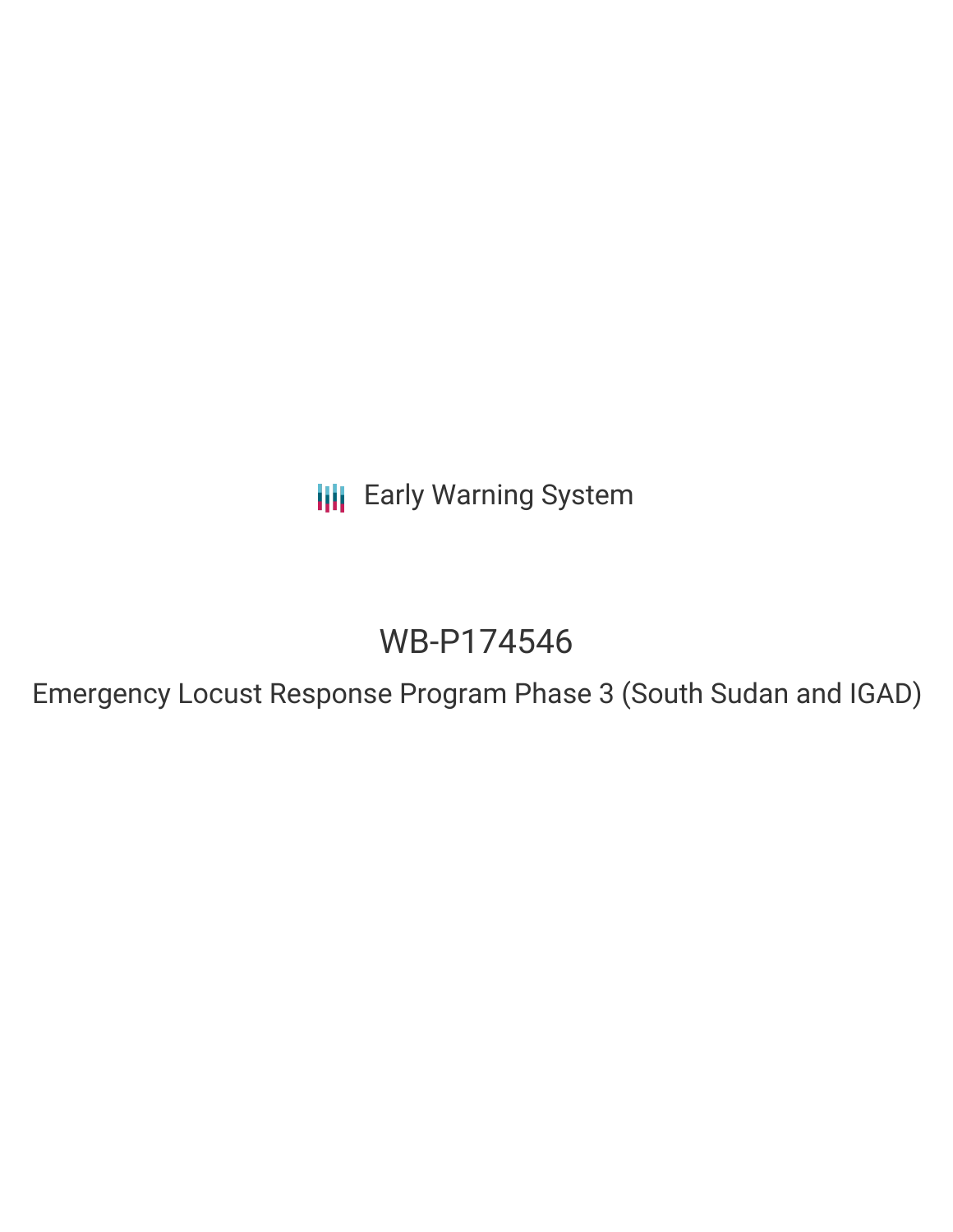

### **Quick Facts**

| <b>Countries</b>               | South Sudan              |
|--------------------------------|--------------------------|
| <b>Financial Institutions</b>  | World Bank (WB)          |
| <b>Status</b>                  | Active                   |
| <b>Bank Risk Rating</b>        | U                        |
| <b>Voting Date</b>             | 2021-06-08               |
| <b>Borrower</b>                | Republic of South Sudan  |
| <b>Sectors</b>                 | Agriculture and Forestry |
| <b>Investment Amount (USD)</b> | \$53.70 million          |
| <b>Project Cost (USD)</b>      | \$53.70 million          |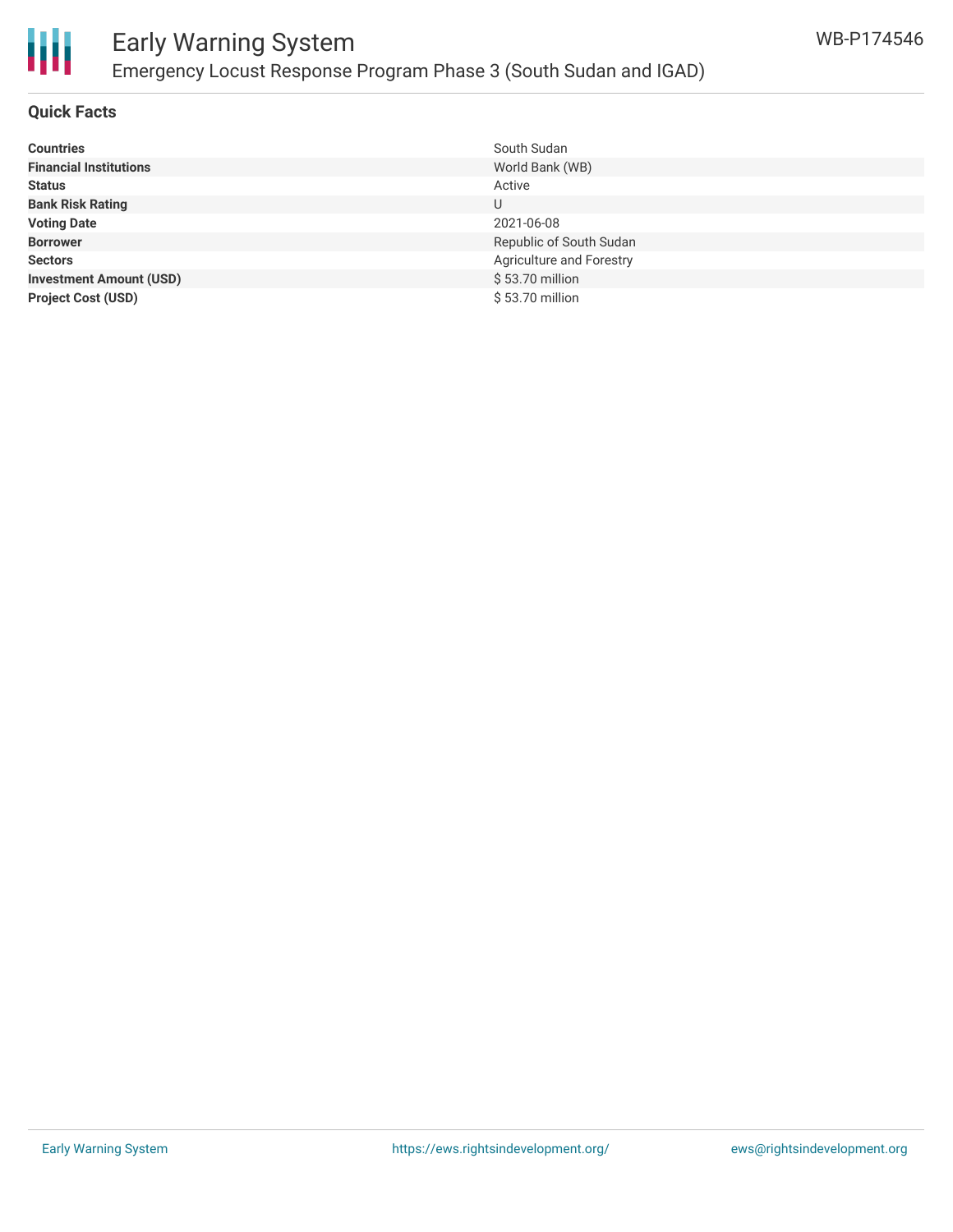

**Project Description**

The Project Development Objective is to respond to the threat posed by the locust, protect and restore livelihoods and food security, and strengthen systems for prepared ness.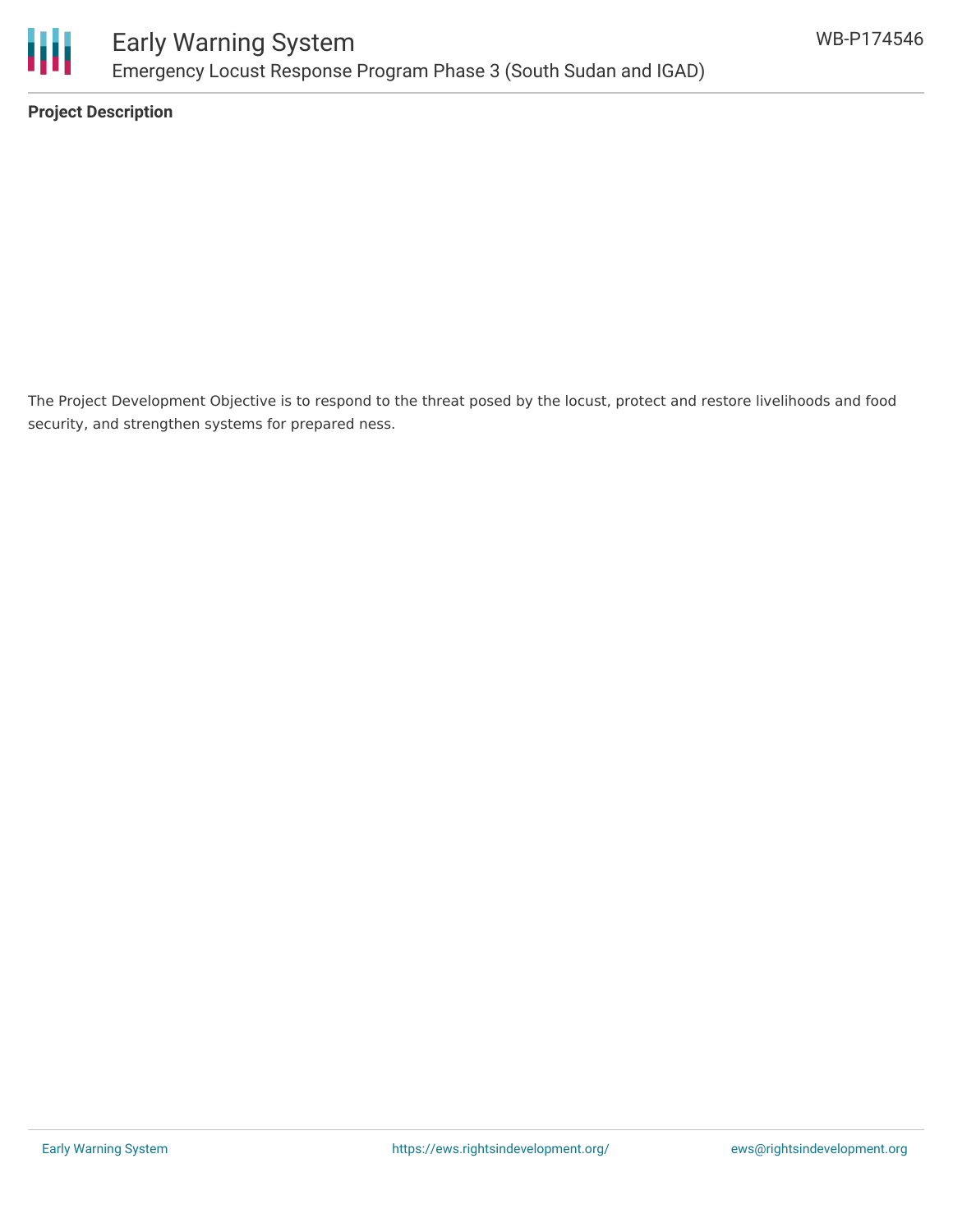

# Early Warning System Emergency Locust Response Program Phase 3 (South Sudan and IGAD)

## **Investment Description**

World Bank (WB)